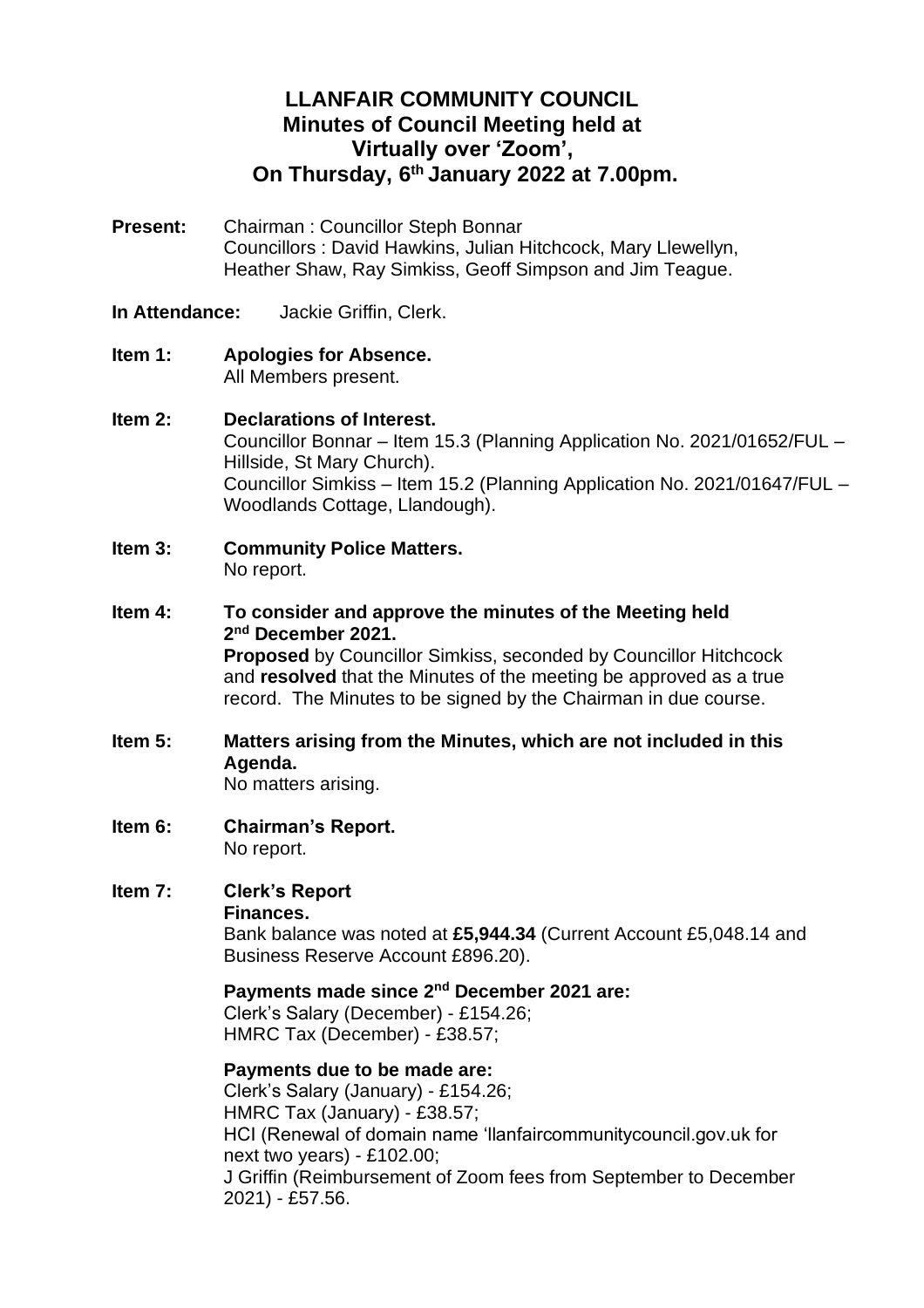#### **Item 7: Clerk's Report Finances (Continued) Monies received:** Third and final Precept payment via the Vale of Glamorgan Council - £1,536.00.

### **Item 8: To discuss and set the Budget and Precept for the Financial Year 2022/2023.**

The Clerk had previously provided a cash flow forecast with projected figures for the end of the financial year of 31st March 2022 and budget figures for the next financial year.

**Proposed** by Councillor Simpson, seconded by Councillor Shaw and **resolved** that the budget figures for 2022/2023 be accepted.

**Proposed** by Councillor Simkiss, seconded by Councillor Hawkins and **resolved** that the precept for the financial year 2022/2023 remains unchanged i.e. £12 on a Band D property.

# **Item 9: To discuss Declarations of Interest.**

There was no further discussion on this item so the item to be removed from the agenda.

### **Item 10: To consider the issue of 'empty properties'.**

The Clerk reported that she had contacted Environmental Health at the Vale of Glamorgan Council. An Officer will visit the property over the next few weeks.

# **Item 11: To discuss the issue of 'HGV's in St Hilary Village.**

The Clerk updated Members following the letter sent to the Operational Manager of Highways at the Vale of Glamorgan Council and copied to the M.P., M.S's and the Vale Councillors.

A detailed response had been received from the Vale Council making the following points:

- That the existing signage at the St Hilary junction is clearly visible at the point which drivers make their decision to manoeuvre.
- The issues occurring are almost exclusively due to drivers following simple mapping apps on a smartphone or using sat navs which are not designed for HGV's usage.
- That additional signage would not result in greater success than is afforded by the current signage but would add as a distraction which would be detrimental to road safety.
- The Vale Council has previously contacted the main mapping companies who supply the sat nav manufacturers to encourage them to contact all local authorities with a request to consider the principle of providing details of restricted roads in their areas to enable those roads to be added to sat nav maps. Many local authorities did not respond and those that did were not experiencing sat nav problems and were not prepared to devote the resources to compile the data. This resulted in the mapping companies dropping the collection of such data. *…Continued*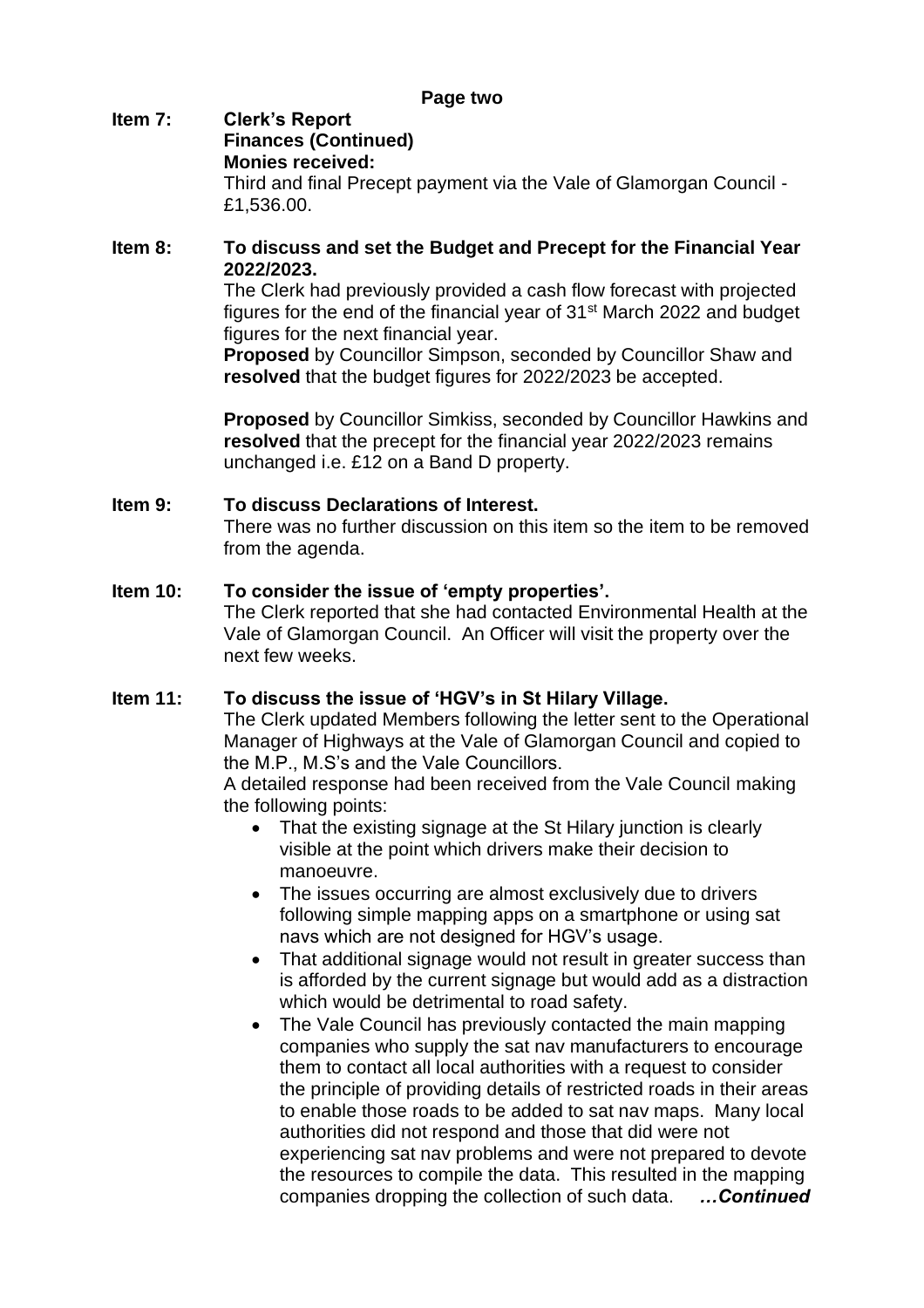### **Page three**

# **Item 11: To discuss the issue of 'HGV's in St Hilary Village (Continued)**

• Highways suggested that residents witnessing problems with HGV's and large vehicles continue to accurately take not of the vehicles livery, company names, addressed, phone numbers, times, dates, location and any additional relevant information. This information can them be reported to the Highways Department via ContactOneVale and the Highways Dept will contact those companies and request that they ask their drivers to avoid the village.

Alun Cairns MP, Andrew R.T. Davies MS and Heledd Fychan MS had e-mailed the Clerk asking if a response had been received from the Highways Department and asked to see the response if available. Andrew R.T. Davies MS offered to meet with the Community Council and the Council agreed to take up the offer and invite Mr Davies to the next meeting in February. It was agreed that the response from Highways should also be forwarded to the resident who had complained to the Community Council and advise that the letter had been forwarded to Mr Cairns MP, Mr Andrew R T Davies MS and Ms Fychan MS.

### **Item 12: Reports of Representatives.**

No reports.

Community Liaison Committee meeting scheduled for 25<sup>th</sup> January 2022.

One Voice Wales Local Committee meeting scheduled for 24<sup>th</sup> January 2022.

Cardiff and the Vale University Health Board Stakeholders meeting scheduled for 25<sup>th</sup> January 2022.

#### **Item 13: Correspondence and Publications which do not require discussion. i.e for noting only –** *previously sent out by e-mail.*

- 13.1 VGC (Vale of Glamorgan Council) Business Support Newsletter December 2021.
- 13.2 Via OVW (One Voice Wales) Queen's Platinum Jubilee Beacons 2nd June 2022.
- 13.3 Meithrin Cymru Information on learning Welsh.
- 13.4 Via OVW Welsh Government's Councillor Remuneration and Citizen Engagement in Wales.
- 13.5 OVW Training courses for January, February and March 2022.
- 13.6 Boundary Commission for Wales Representations received by the Commission following initial consultation period. Second consultation stage to take place in January 2022.
- 13.7 VGC Draft Review Report and Draft Replacement Local Development Plan Delivery Agreement Consultation – extended closing date extended to 31<sup>st</sup> January 2022.